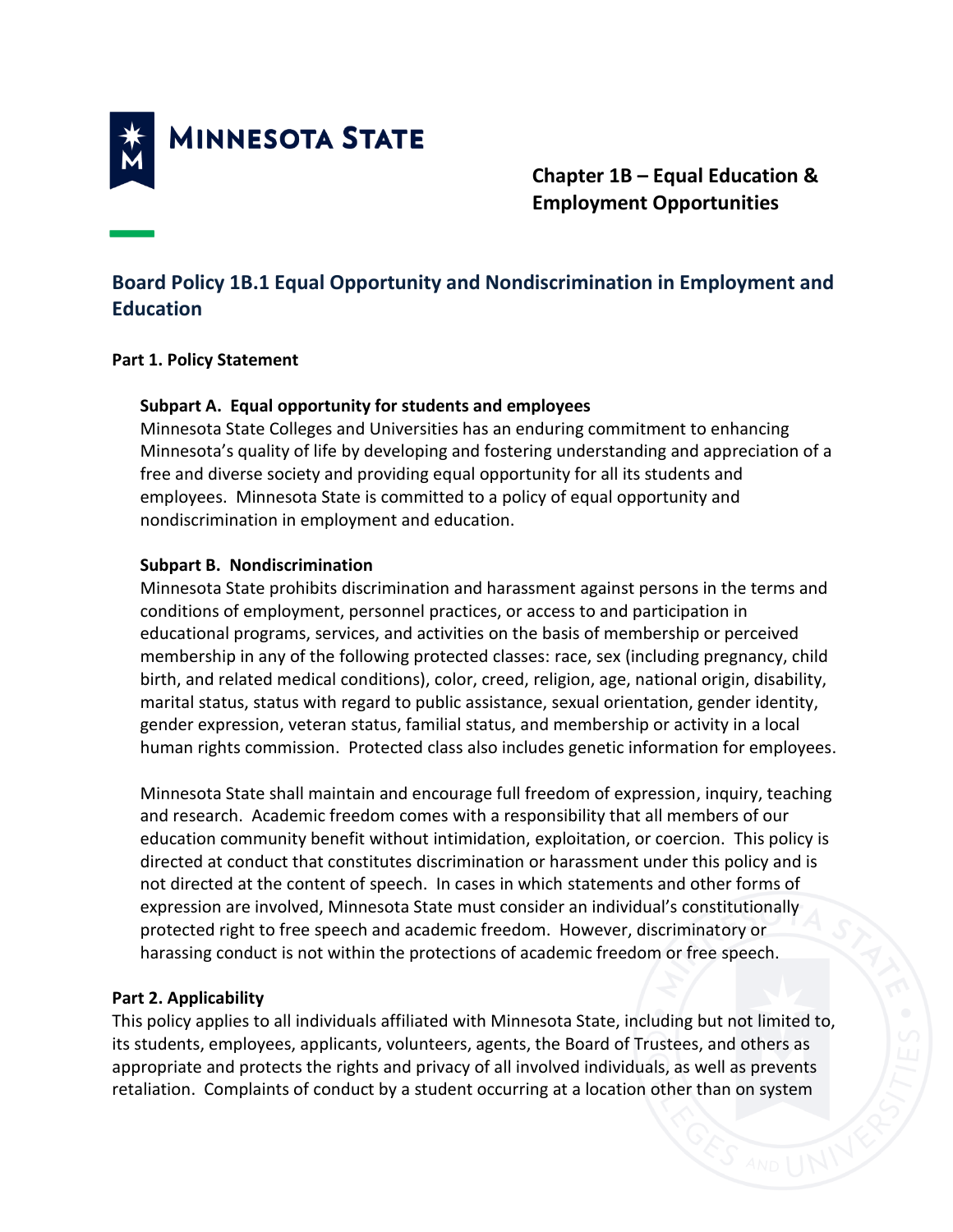property, including online, are covered by this policy pursuant to the factors listed in Board Policy 3.6, Part 2. Complaints of conduct by a system employee at locations other than system property, including online, are covered by this policy. Complaints of conduct on system property, including online, by individuals who are not students or employees are subject to appropriate actions by Minnesota State, including but not limited to, pursuing civil action against them, referral to law enforcement, or pursuing a no trespass. Individuals who violate this policy will be subject to disciplinary or other corrective action. Allegations of conduct in violation of Policy 1B.1 may be submitted through the process identified in System Procedure 1B.1.1 Intervention and Resolution.

This policy supersedes all existing college, university, and Minnesota State equal opportunity and nondiscrimination policies.

#### **Part 2. Definitions**

#### **Discrimination**

Employment decisions, educational decisions, or treatment of an individual because of protected class status or perceived protected class status that subjects the individual to different treatment so as to interfere with or limit the ability of the individual to participate in, or benefit from, the services, activities, or privileges provided by Minnesota State or otherwise adversely affects the individual's employment or education.

#### **Employee**

Any individual employed by Minnesota State, including its colleges, universities, and system office, including student workers.

#### **Harassment**

#### **Discriminatory harassment**

Unwelcome conduct or communication that is based on actual or perceived membership in a protected class, including stereotypes of protected classes, that has a negative effect or is likely to have a negative effect on the complainant or the workplace or educational environment. Harassment may occur in a variety of relationships, including faculty and student, supervisor and employee, student and student, staff and student, employee and employee, and other relationships with persons having business at, or visiting the educational or working environment. Discriminatory harassment includes, but is not limited to:

- 1. Oral or written conduct such as jokes, innuendo, slurs, name-calling, negative comments about cultural norms, circulating rumors;
- 2. Physical contact, battery, blocking movement;
- 3. Non-verbal derogatory gestures, stalking, interference with work performance;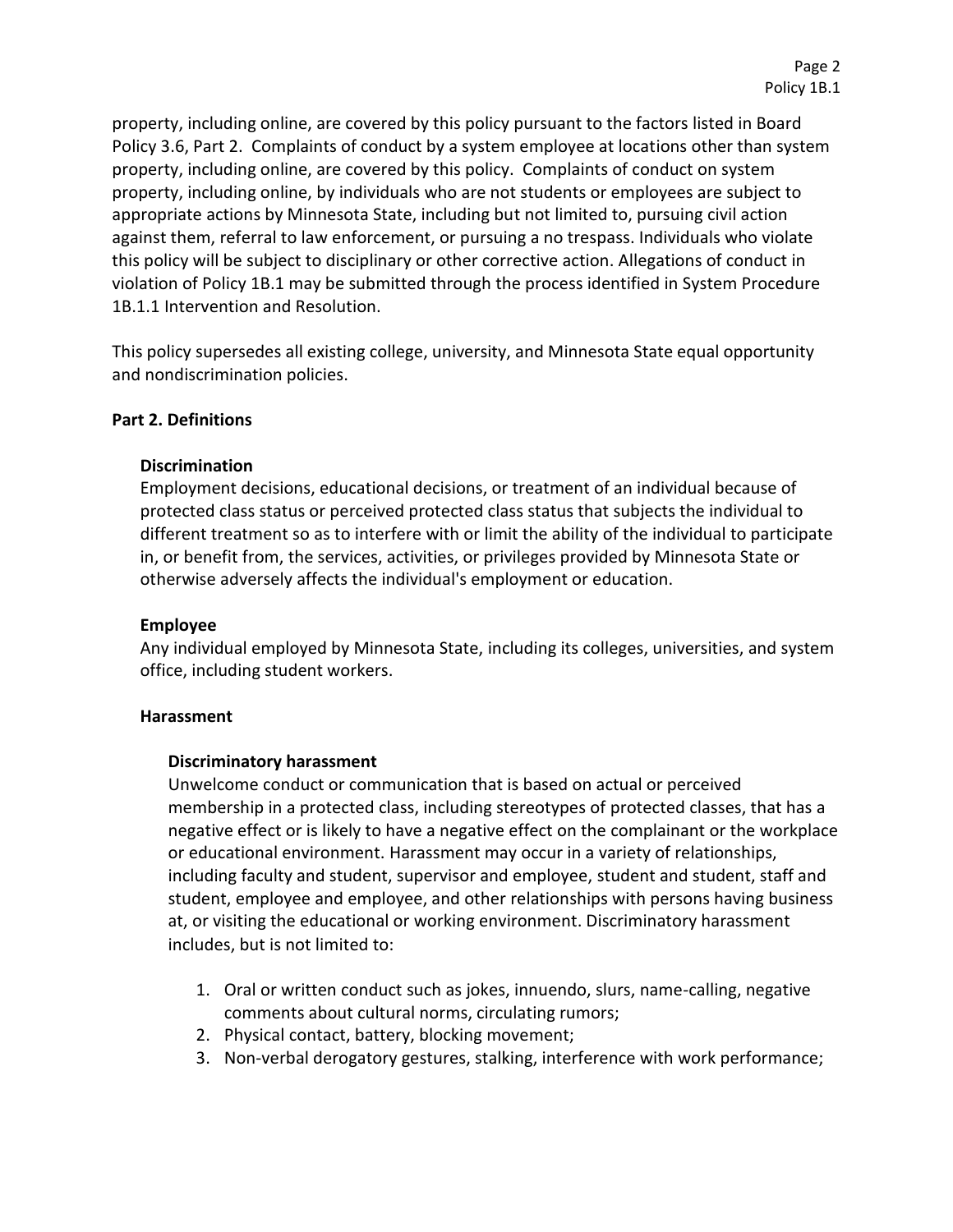4. Visual displays, including but not limited to, posters, drawings, screen savers, emails and texts with derogatory meaning, epithets written on complainant's personal property or other symbols associated with particular protected classes.

## **Sexual harassment**

Minnesota State further defines sexual harassment as a form of sex discrimination and discriminatory harassment. Sexual harassment is conduct or communication of a sexual nature that is unwelcome, that has a negative effect or is likely to have a negative effect on the complainant or the workplace or educational environment. Sexual harassment includes, but is not limited to:

- 1. Unwelcome sexual innuendoes, suggestive comments, jokes of a sexual nature, sexual propositions, degrading sexual remarks, threats;
- 2. Unwelcome sexually suggestive objects or pictures, graphic commentaries, suggestive or insulting sounds, leering, whistling, obscene gestures;
- 3. Unwelcome physical contact, such as sexual assault and sexual violence (as defined in Board Policy 1B.3), molestation, or attempts to commit these assaults; unwelcome touching, pinching, or brushing of or by the body;
- 4. Preferential treatment or promises of preferential treatment for submitting to sexual conduct, including soliciting or attempting to solicit an employee, student or other individual to submit to sexual activity for a benefit including, but not limited to, hiring, promotion, compensation, grades, or authorship;
- 5. Negative treatment or threats of negative treatment for refusing to submit to sexual conduct;
- 6. Subjecting, or threatening to subject, an employee, student or other individual to unwelcome sexual attention or conduct; and
- 7. Conduct which exploits the sexual characteristics of others including transmitting or the threat of transmission of photographs and or videos of graphic nudity or sexually graphic messages of others without the consent of the subject of the photograph, video, or message.

Note: Some of these examples of misconduct may also be subject to Board Policy 1B.3 Sexual Violence Policy.

#### **Protected class**

Protected class includes race, sex (including pregnancy, child birth, and related medical conditions), color, creed, religion, age, national origin, disability, marital status, status with regard to public assistance, sexual orientation, gender identity, gender expression, veteran status, familial status, and membership or activity in a local human rights commission. Protected class also includes genetic information for employees.

#### **Retaliation**

Retaliation includes, but is not limited to, engaging in any form of intimidation, reprisal, or harassment against an individual because the person: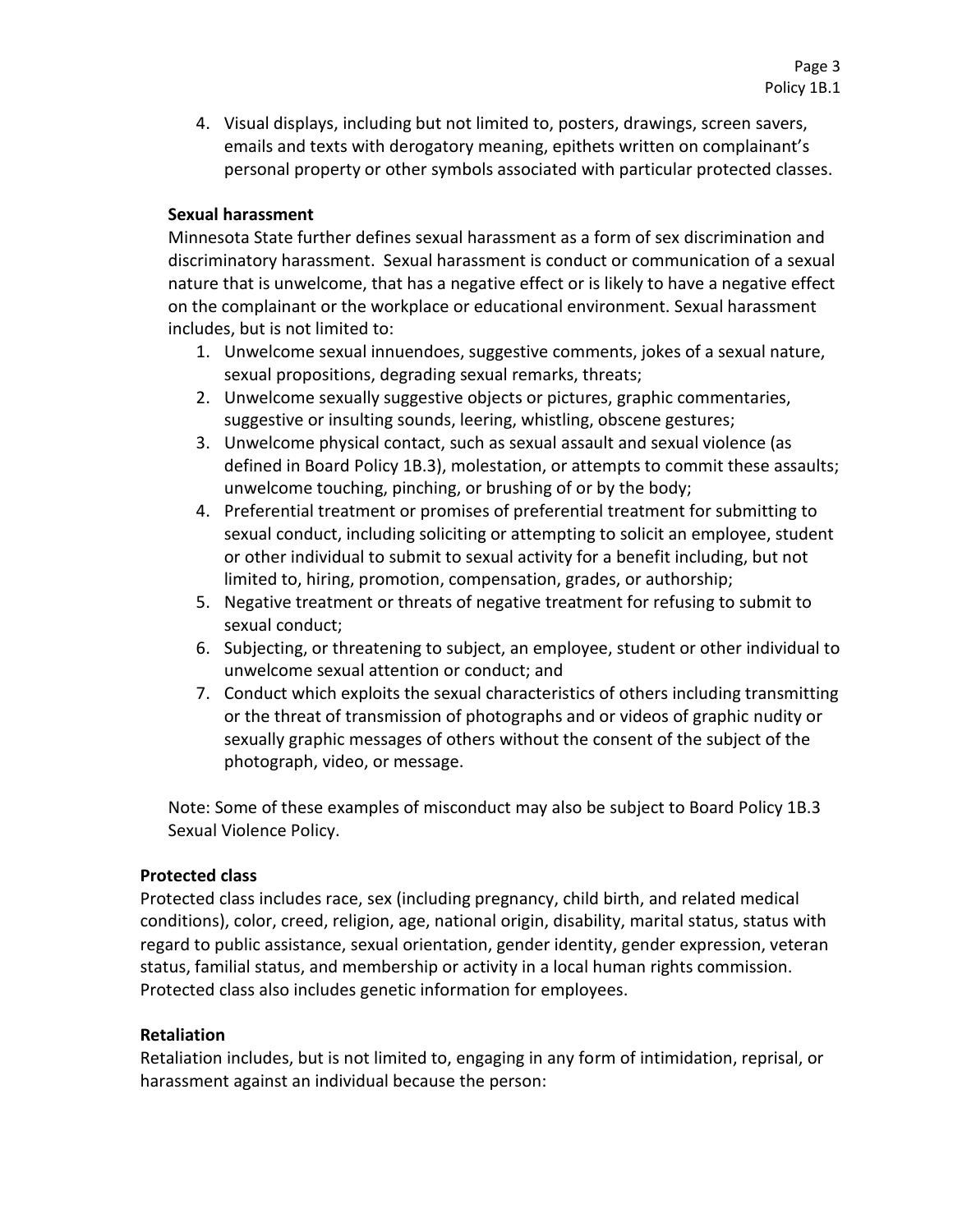- 1. made a complaint or other communication under this policy or opposes conduct prohibited by this policy;
- 2. assisted or participated in any manner in an investigation, or process under this policy, regardless of whether a claim of discrimination or harassment is substantiated;
- 3. associated with a person or group of persons who are members of a protected class; or
- 4. made a complaint or assisted or participated in any manner in an investigation or process with the Equal Employment Opportunity Commission, the U.S. Department of Education Office for Civil Rights, the Minnesota Department of Human Rights or other enforcement agencies, under any federal or state nondiscrimination law, including the Civil Rights Act of 1964; Section 504 of the Rehabilitation Act of 1973; the Minnesota Human Rights Act, Minn. Stat. Ch. 363A, and their amendments.

Retaliation may occur whether or not there is a power or authority differential between the individuals involved.

# **Sexual harassment and violence as sexual abuse**

Minnesota law provides special protection for children under 18 and vulnerable adults. These laws, Minnesota Statutes sections 260E and 626.557, identify those who are mandated to report neglect or abuse of children under 18 and maltreatment of vulnerable adults. Faculty, student teachers or clinical participants, day care personnel, and others involved in education or services to children or vulnerable adults may be considered mandated reporters under both of these laws. Reports of abuse or neglect of a child or vulnerable adult, must be made to law enforcement or state or county social service agencies.

# **Student**

For purposes of this policy, the term "student" includes all persons who:

- 1. Are enrolled in one or more courses, either credit or non-credit, through a college or university;
- 2. Withdraw, transfer or graduate, after an alleged violation of the student conduct code;
- 3. Are not officially enrolled for a particular term but who have a continuing relationship with the college or university;
- 4. Have been notified of their acceptance for admission or have initiated the process of application for admission or financial aid; or
- 5. Are living in a college or university residence hall although not enrolled in, or employed by, the college or university.

# **Part 4. Consensual Relationships**

A consensual relationship is a sexual or romantic relationship between two or more persons who voluntarily enter into such a relationship. An employee of Minnesota State shall not enter into a consensual relationship with a student or an employee over whom the person exercises